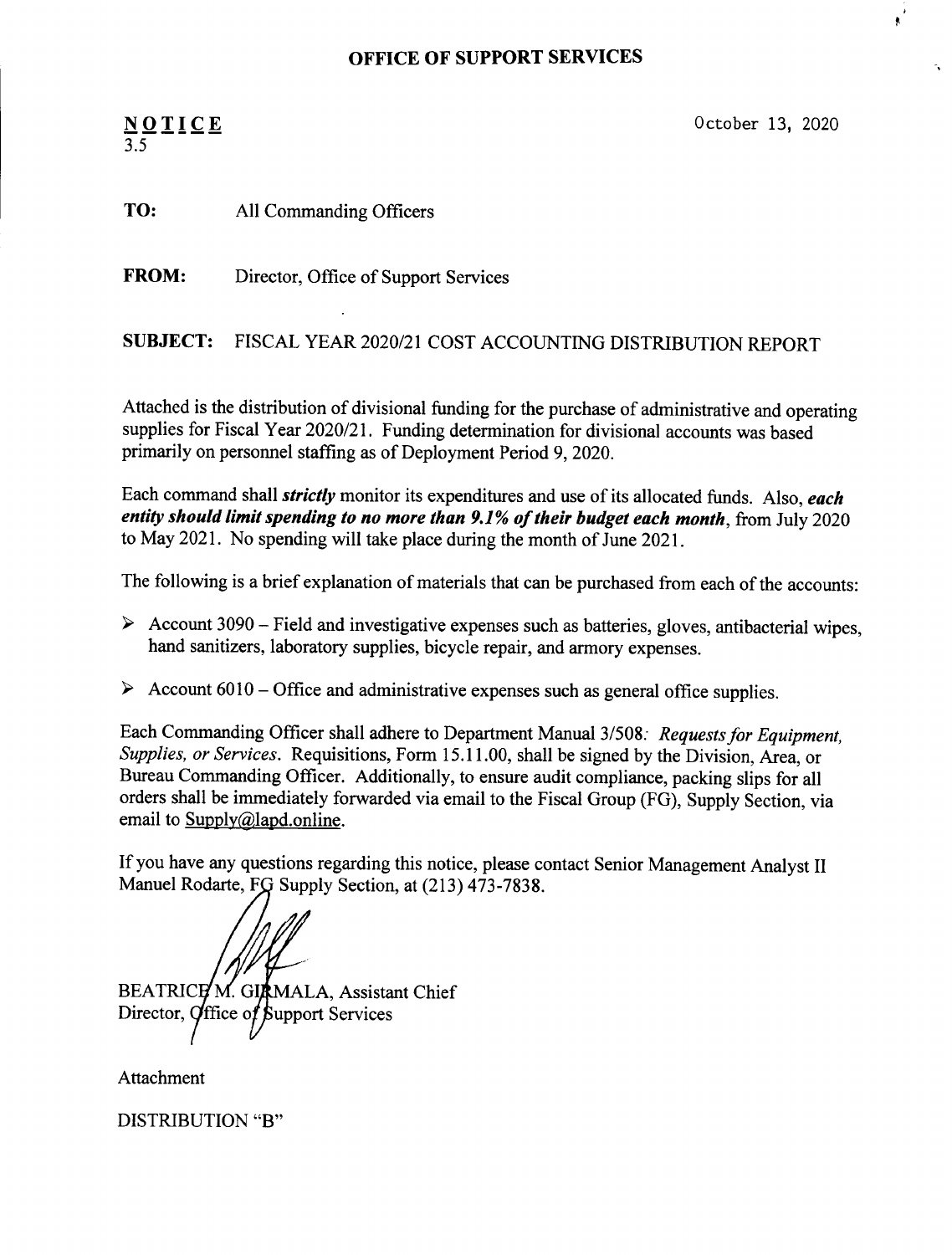## COST ACCOUNTING DISTRIBUTION REPORT FY 2020-2021

| <b>FY 20-21</b><br><b>JATOT</b> | 0 <sub>109</sub><br>$C$ <b>ACF #</b> | 0109<br><b>FY 20-21</b><br><b>NOLLACOLLA</b><br><b>APPROVED</b> | 3090<br>CACE #       | 3080<br><b>FY 20-21</b><br><b>NOITACOLIA</b><br><b>APPROVED</b> | <b>peueo</b> Buipniou<br><b>Body Count</b> | <b>DIVISION NAME</b>                                 | .ok<br><b>UOISIVIO</b>  |  |
|---------------------------------|--------------------------------------|-----------------------------------------------------------------|----------------------|-----------------------------------------------------------------|--------------------------------------------|------------------------------------------------------|-------------------------|--|
| <b>\$ 951,753</b>               |                                      | <b>184, £481</b><br>$\ddot{\bm{s}}$                             |                      | 108,272                                                         | $$$ 6 $LL'$                                |                                                      |                         |  |
| \$2,210                         | <b>ATEOOT</b>                        | <b>S2.210</b>                                                   |                      | 0\$                                                             | $ \overline{z}\overline{z} $               | CRITICAL INCIDENTS REVIEW DIVISION                   | 000                     |  |
| <b>ZZ9'7\$</b>                  | <b>SZE00Z</b>                        | <b>ZZ9'7\$</b>                                                  |                      | los                                                             | 29                                         | OFFICE OF OPERATIONS                                 | <b>£00</b>              |  |
| IE8ÞS                           | 97£00T                               | <b>EBA2</b>                                                     |                      | 0\$                                                             | L                                          | OFFICE OF SPECIAL OPERATIONS                         | 900                     |  |
| <b>9SA, 158</b>                 | <b>TTEOOT</b>                        | <b>828,039</b>                                                  | 700330               | 83'396                                                          | 90b                                        | <b>CENTRAL AREA</b>                                  | 0 <sub>10</sub>         |  |
| <b>S22,037</b>                  | 87£007                               | £89.61\$                                                        | <b>LEE007</b>        | \$2,355                                                         | S8Z                                        | A3SA TSASMAS                                         | 070                     |  |
| 06Z'9Z\$                        | 62800Z                               | \$25,691                                                        | 700332               | 83'066                                                          | 27E                                        | <b>ABAA TSBWHTUOS</b>                                | 060                     |  |
| <b>LL6'IZ\$</b>                 | 08E00Z                               | <b>PL9'6L\$</b>                                                 | <b>SEE007</b>        | <b>ESE,SE</b>                                                   | 78Z                                        | <b>HOLLENBECK AREA</b>                               | 010                     |  |
| <b>919,SS\$</b>                 | <b>186007</b>                        | \$20,235                                                        | <b>ASE007</b>        | <b>185,S\$</b>                                                  | 282                                        | <b>A3RA ROBAAH</b>                                   | 090                     |  |
| S78,852                         | <b>Z8E004</b>                        | 825,829                                                         | <b>SEE004</b>        | <b>SA1.82</b>                                                   | 77E                                        | <b>ABRA GOOWYJJOH</b>                                | 090                     |  |
| <b>vs6'6L\$</b>                 | <b>C8E004</b>                        | 818, TI <sub>2</sub>                                            | 96600Z               | 82,136                                                          | 328                                        | <b>WILSHIRE AREA</b>                                 | 020                     |  |
| 89S,81\$                        | <b>700344</b>                        | 846,299                                                         | <b><i>LEE00L</i></b> | <b>OZ6'L\$</b>                                                  | <b>922</b>                                 | <b>ABST LA AREA</b>                                  | 080                     |  |
| <b>0ra,02\$</b>                 | <b>700385</b>                        | <b>OPP,812</b>                                                  | <b>866007</b>        | <b>ILL'Z\$</b>                                                  | 792                                        | <b>ASAA SYUV NAV</b>                                 | 060                     |  |
| \$10,930                        | 98£00Z                               | 818, TIZ                                                        | 700339               | 811,S\$                                                         | <b>897</b>                                 | <b>NEST VALLEY AREA</b>                              | <b>001</b>              |  |
| <b>SSE, 1S\$</b>                | <b>786007</b>                        | <b>180,018</b>                                                  | 06600Z               | <b>E67'Z\$</b>                                                  | 917                                        | <b>A3RA TSA3HTRON</b>                                | 011                     |  |
| <b>S29,153</b>                  | 88£00Z                               | 950,036                                                         | <b>LIE004</b>        | 1911'ES                                                         | <b>LLE</b>                                 | <b>ABAA TEEET AREA</b>                               | 120                     |  |
| <b>SES, 733</b>                 | 68£00Z                               | <b>S24,310</b>                                                  | 700342               | <b>PZ6'Z\$</b>                                                  | <b>ZSE</b>                                 | <b>AEWTON AREA</b>                                   | <b>OE1</b>              |  |
| 856,559                         | 06800L                               | 889, 6S\$                                                       | <b>EAE007</b>        | <b>178,S\$</b>                                                  | 343                                        | PACIFIC AREA (INCLUDING LAX FIELD SERVICES DIVISION) | $0+1$                   |  |
| 892,128                         | <b>16600L</b>                        | \$18,992                                                        | <b>AAE007</b>        | <b>97.276</b>                                                   | <b>SLZ</b>                                 | <b>ABRA GOOWYJJOH HTROM</b>                          | OSL                     |  |
| \$20,092                        | <b>Z6E00Z</b>                        | 996'ZIS                                                         | <b>SAE007</b>        | <b>32,136</b>                                                   | <b>097</b>                                 | <b>FOOTHILL AREA</b>                                 | 09 <sub>L</sub>         |  |
| PIE'61\$                        | 700393                               | <b>392, 712</b>                                                 | 94600L               | 840,S\$                                                         | <b>OSZ</b>                                 | <b>DEVONSHIRE AREA</b>                               | OLL                     |  |
| 829,819                         | <b>700344</b>                        | 826,589                                                         | <b>ZPEOOZ</b>        | <b>SS,230</b>                                                   | 385                                        | <b>A3RA TSA3HTUOS</b>                                | <b>081</b>              |  |
| <b>PS6'ZZ\$</b>                 | S6600Z                               | LLS 07\$                                                        | 84600T               | 52,442                                                          | 797                                        | <b>ABAA NOISSIM</b>                                  | <b>061</b>              |  |
| 1912,88                         | 96E00Z                               | 912,82                                                          |                      | 0\$                                                             | 06                                         | OPERATIONS - CENTRAL BUREAU                          | 200                     |  |
| 86.630]                         | <b>700397</b>                        | 069,63                                                          |                      | <b>O\$</b>                                                      | 96                                         | UABRUS - SUUTH BUREAU                                | 0 <sub>k</sub>          |  |
| <b>St6'r\$</b>                  | <b>L9900L</b>                        | 0ZP'P\$                                                         | 99900Z               | 8259                                                            | 79                                         | SOUTH BUREAU HOMICIDE DIVISION                       | <b>STS</b>              |  |
| 85,663                          | 86C00Z                               | £5,663                                                          |                      | 0\$                                                             | 78                                         | <b>UPERATIONS - WEST BUREAU</b>                      | 220                     |  |
| <del>⊮</del> 99'8\$             | 66£00Z                               | 48,564                                                          |                      | 0\$                                                             | ヤてい                                        | UABRUS - VALLEY BUREAU                               | 230                     |  |
| \$10'335                        | 00*00Z                               | \$9,185                                                         | 67800Z               | 251'1S                                                          | ।33∣                                       | <b>CENTRAL TRAFFIC DIVISON</b>                       | 0 <sub>b</sub> z        |  |
| \$10.530                        | <b>LOD002</b>                        | <b>260'6\$</b>                                                  | 09E00Z               | <b>BEL, 12</b>                                                  | 13e                                        | <b>SOUTH TRAFFIC DIVISION</b>                        | <b>097</b>              |  |
| <b>S15,588</b>                  | Z04007                               | <b>188, E12</b>                                                 | <b>LSE004</b>        | <b>ZOZ'1\$</b>                                                  | <b>102</b>                                 | <b>VALLEY TRAFFIC DIVISION</b>                       | 097                     |  |
| 811'929                         | <b>E04007</b>                        | <b>696,018</b>                                                  | 700352               | 96Z'L\$                                                         | <b>091</b>                                 | <b>WEST TRAFFIC DIVISION</b>                         | 0ZZ                     |  |
| 820.109                         | <b>404007</b>                        | 996'ZL\$                                                        | <b>20033</b>         | <b>S2,153</b>                                                   | <b>09Z</b>                                 | <b>OLYMPIC AREA</b>                                  | 280                     |  |
| \$20,853                        | 90700Z                               | 518,647                                                         | <b>AGEOOL</b>        | 90Z'Z\$                                                         | <b>OLZ</b>                                 | <b>ABAA AONA PICT</b>                                | 067                     |  |
| 882, r\$                        | 90700L                               | 88 <sub>c</sub> .rg                                             |                      | 0\$                                                             | 23                                         | DETECTIVE BUREAU                                     | 300                     |  |
| <b>168,812</b>                  | 09810Z                               | <b>ELL'9L\$</b>                                                 | 701359               | 811,S\$                                                         | てヤて                                        | <b>SECURITY SERVICES DIVISION</b>                    |                         |  |
| <b>158,118</b>                  | <b>Z0700Z</b>                        | 999'01\$                                                        | <b>SSE004</b>        | <b>192.12</b>                                                   | 123                                        | DETECTIVE SUPPORT AND VICE DIVISION                  | <b>SSS</b>              |  |
| 099'2\$                         | 804007                               | <b>TE8,82</b>                                                   | 99800Z               | <b>EZ8\$</b>                                                    | 66                                         | EWERGENCA SERVICES DIVISION                          | 333                     |  |
| 284.7\$                         | 60 <del></del> b002                  | 669'9\$                                                         | <b>700357</b>        | 887\$                                                           | Z6                                         | <b>COMMERCIAL CRIMES DIVISION</b>                    | 342                     |  |
| 680'Z\$                         | 01700L                               | <b>PSE, 82</b>                                                  | 89E00Z               | <b>SELS</b>                                                     | Z6                                         | ROBBERY HOMICIDE DIVISION                            | 352                     |  |
| 876'1\$                         | <b>LLD004</b>                        | <b>024,42</b>                                                   | 69800Z               | 805\$                                                           | 79                                         | <b>10 AEMIFE DIAISION</b>                            |                         |  |
| <b>SOL'LZ\$</b>                 | <b>SIA007</b>                        | ZLL'DZ\$                                                        | 09800Z               | <b>766'Z\$</b>                                                  | 320                                        | <b>NOISIVIO NATIJO POTTEM</b>                        | ししか<br>$ZL\overline{E}$ |  |
| 02Z'Þ\$                         | <b>ALAOOT</b>                        | <b>738,62</b>                                                   | <b>Z9£004</b>        | Ieod\$                                                          | 99                                         | <b>TRAFFIC GROUP</b>                                 |                         |  |
| 748,8\$                         | <b>ELAOOT</b>                        | 2519                                                            | <b>19600L</b>        | ∣00∠\$                                                          | 68                                         | <b>NOISIVIO TROPIUS SIA</b>                          | してや                     |  |
|                                 |                                      |                                                                 |                      |                                                                 |                                            |                                                      |                         |  |